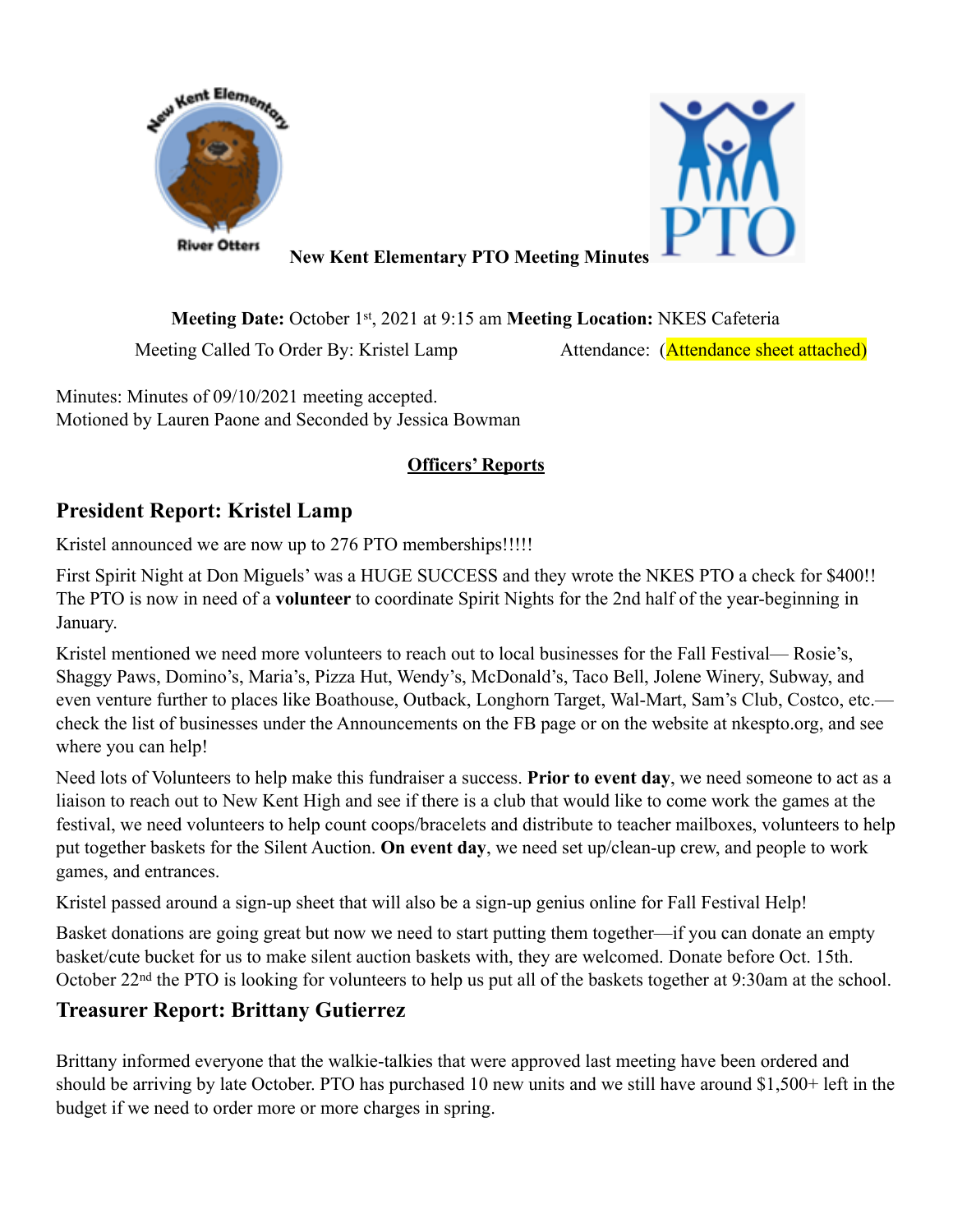Teacher reimbursements are going great! We have had 15 teachers utilize the \$50 and the rest have until November 19h to make their purchases! PTO is working towards earning funds, and approving \$50 more in reimbursements in the spring!

After all is said and done with the start of year purchases, we have stayed under budget in all areas!

# **Principals Report: Dr. Amy Stamm**

Dr. Stamm let the PTO know that the staff has voiced that they feel very appreciated and loved by all we have done. She also stressed that we need help for the Fall Festival in all areas!

## **Old Business**

Spirit Wear- Finally LIVE! All orders can be placed online until October 30<sup>th</sup> and will be shipped to the school for pick up! Goal is to sell 625 items in the month of October Link is: https://whalehook.mycommercio.com/NKES2021? [fbclid=IwAR0KhgzSSQEfPE1i14amKhhE30\\_totgxWfRUnb4sxehzEXn4bV3RmEAYoao](https://whalehook.mycommercio.com/NKES2021?fbclid=IwAR0KhgzSSQEfPE1i14amKhhE30_totgxWfRUnb4sxehzEXn4bV3RmEAYoao)

## New Business

Spooky Sprint/ Fall festival on Oct.30th

\*Spooky Sprint at 2 pm—occurring in field near playground

\*Fall Festival from 3pm-5pm—admission will be \$10 at the gate unless the student earns admission by sending 10 emails with the fundraiser. (earned the admission wristband..more info coming home soon about this.)

\*Food trucks consist of OrderUp Seafood, Chick fila, Boka Taco, Lazy Cow ice-cream and cotton candy, Daily Fix donuts and cider (back parking lot in front of New Kent Middle School) \*Pete O inflatables (playground area)

\*games and alpacas (playground area)

\*trunk or treat in front parking lot (closest to Maidstone)

\*Touch a truck experience with New Kent Sheriff, Fire, Rescue in bus loop

\*Silent Auction (playground area)

\*GOAL-pumpkin patch area (playground area)

Brittany went over incentives for students that go along with how much they raise to support them in the Spooky Sprint! The festival is being put on by the PTO but the fundraising, spooky sprint and inflatables are being provided by FUNDRVA.

## Fall Photo Session Fundraiser

November 6<sup>th</sup> at a winery in New Kent TBD. Local photographer is offering multiple 20-minute sessions with 3 edited photos and full rights to the photos for \$40. 50% of sales will go to the NKES PTO! If the family is willing to purchase full package of photos they can at \$140 with all rights to the photos and 50% of sales going to the PTO. This fundraiser has the ability to raise around \$1,700 for the PTO! Link to sign up for a 20 minute photo session:

[https://www.signupgenius.com/index.cfm?go=s.signup&urlid=10C0F4FA8AC22A2F4C07](https://www.signupgenius.com/index.cfm?go=s.signup&urlid=10C0F4FA8AC22A2F4C07-fall2&useFullSite=true&fbclid=IwAR3cdmfF4f7nyk5t3hl7GLytDO6m45wUpRam-QzbYi3c0GKPAeKhnoU0zvg) fall2&useFullSite=true&fbclid=IwAR3cdmfF4f7nyk5t3hl7GLytDO6m45wUpRam-QzbYi3c0GKPAeKhnoU0zvg